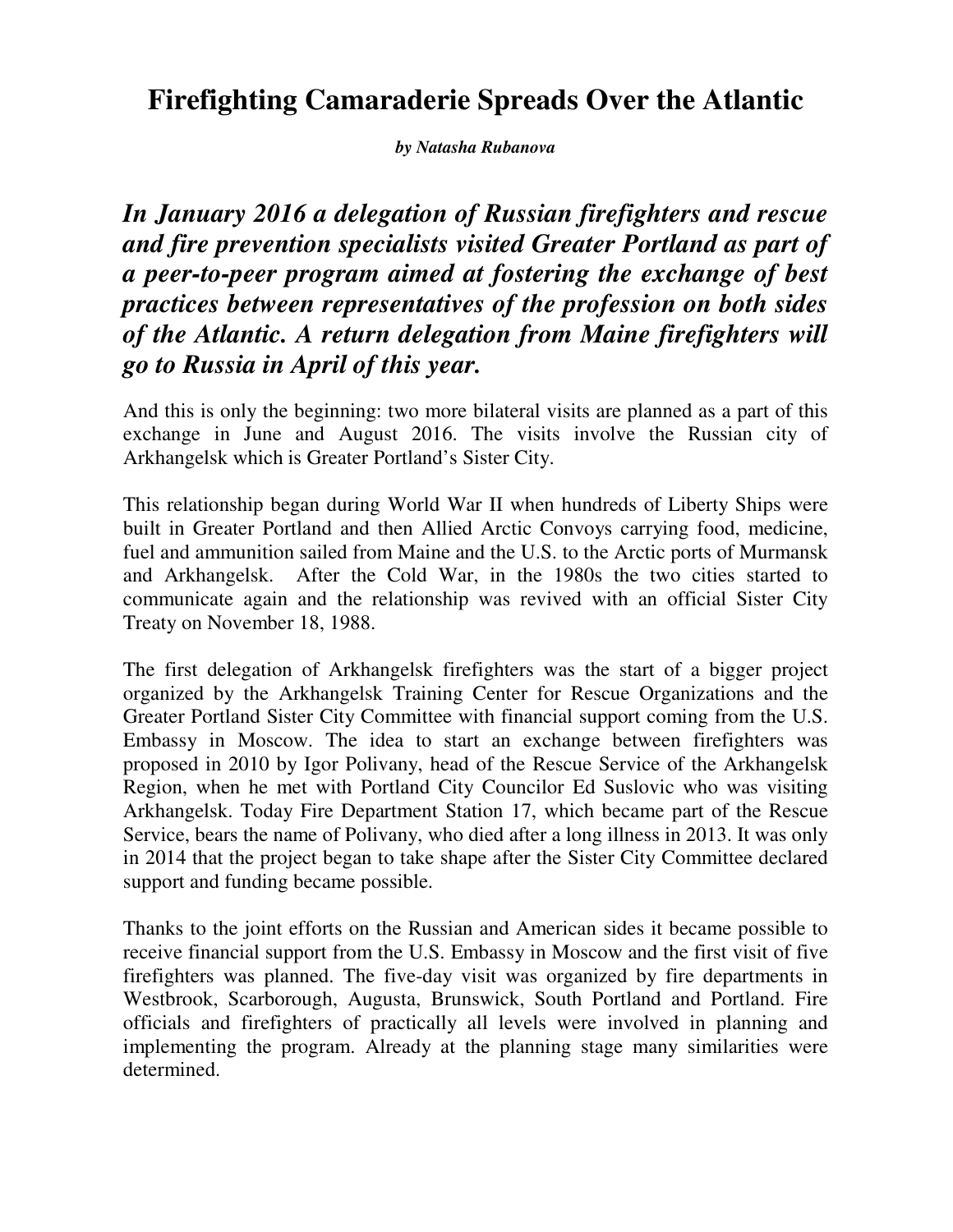"I did some research through the Internet about the city and the public safety issues associated with the area and by assessing the demographics and occupancy types for the area, I established that our rural areas could have very similar issues and public safety concerns for fire and life safety measures," said State Fire Marshal Joe Thomas.

Every fire department involved was eager to cover as many issues as possible. The biggest challenge was the brevity of the visit. Nevertheless, the professional exchange part went mostly as expected.

The Russian delegation consisted of three fire and rescue captains, a fire code specialist and a fire inspector and communications specialist who also served as the group coordinator. The coordinator, Svetlana Kuznetzova, explained how participants on the Russian side were chosen:

> *"There were several demands made on the prospective participants – they had to be active firefighters. In other words, they needed to be practitioners that are aware of the latest knowledge, are ready to absorb new trends and ideas, are the best at their work and can transfer information to others. The three men from our delegation – Viktor, Konstantin, and Sergei – are instructors to their colleagues. Natalia, another member of the delegation, is the best and practically the only qualified specialist on fire safety and fire codes at the regional level. I participated as a coordinator to see where the project is going, but my other main interest was to see how fire prevention measures are implemented in the U.S."*

Sergei Kvashnin, a firefighter and rescue crew captain, described his feelings and expectations from the trip:

> "*When we boarded the plane I had many questions – how will they greet us? How will they organize the program? How do things work there? During our second flight from New York to Portland the first pilot announced, 'There are Russian firefighters on board of our plane, let's greet them!' and at that moment I understood that they have prepared very seriously and everything was organized at the highest level."*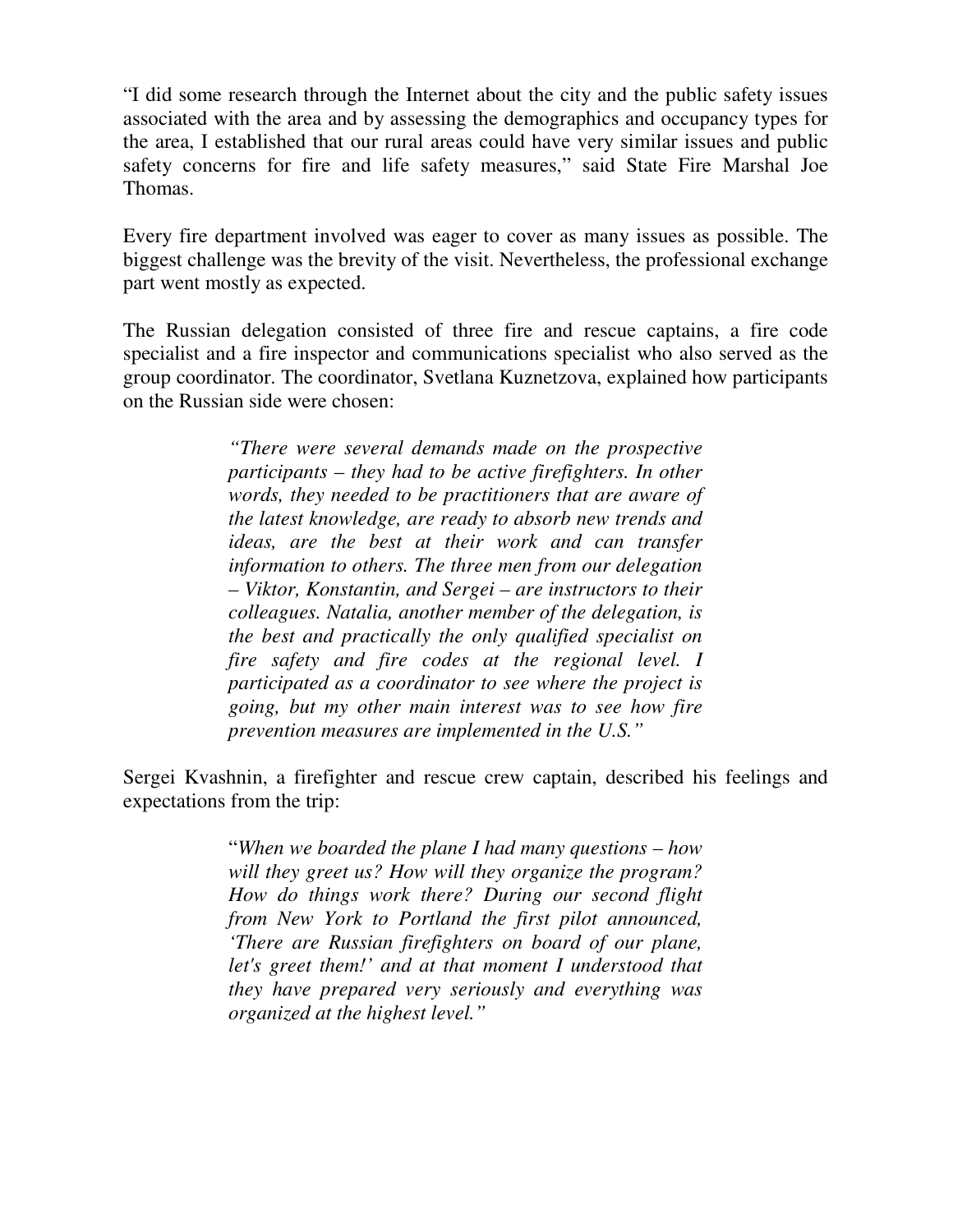The program covered visits to local fire departments, equipment demonstrations, trainings, a trip on a fireboat and a shift at one of the stations. Evenings were occupied by informal communication between colleagues from the two countries. Extra time for informal communication and cultural events was provided due to a snowstorm that delayed outgoing flights for the Russian delegation.

Susan McCarthy, a local fire protection engineer said:

*"The most enjoyable thing for me was to see this program take flight and how well received this program was with the groups involved. I am very excited for the future of this program. To watch the 2 countries and see how different they are on many levels but when it came to the business of firefighting they were all on the same playing field. They share a special bond and brotherhood. We all want the same outcome and that is to protect the public and save lives. If we can learn from earn other on best practices for code technique and technology then this program is built on the same premises of the library ships: to save lives."* 

Miles Haskell, the Acting Fire Chief for the South Portland Fire Department, said:

*"One place where we took them was near the location where the Liberty Ships were built and has a memorial replica of the bow of one of the ships. This seemed to make an impression on our friends from afar. It's a great group and they represent their department very well. The storm even made the trip go better by allowing us more time and a more personal touch."* 

Viktor Kozelsky, a search and rescue team leader from the Russian delegation, regrets not seeing American firefighters at work:

> *"The only thing that I didn't get a chance to see is firefighters at work. It was a great experience to see the equipment of our colleagues from the U.S., learning the technology of their work, test their training equipment and simply discuss our work. You know, firefighters rarely speak about anything else. We use the same approaches, the same tactics, but here more attention is paid to the safety of firefighters at work. More attention is given here to preventive measures that help to avert fires, and this, of course, makes a big positive difference."*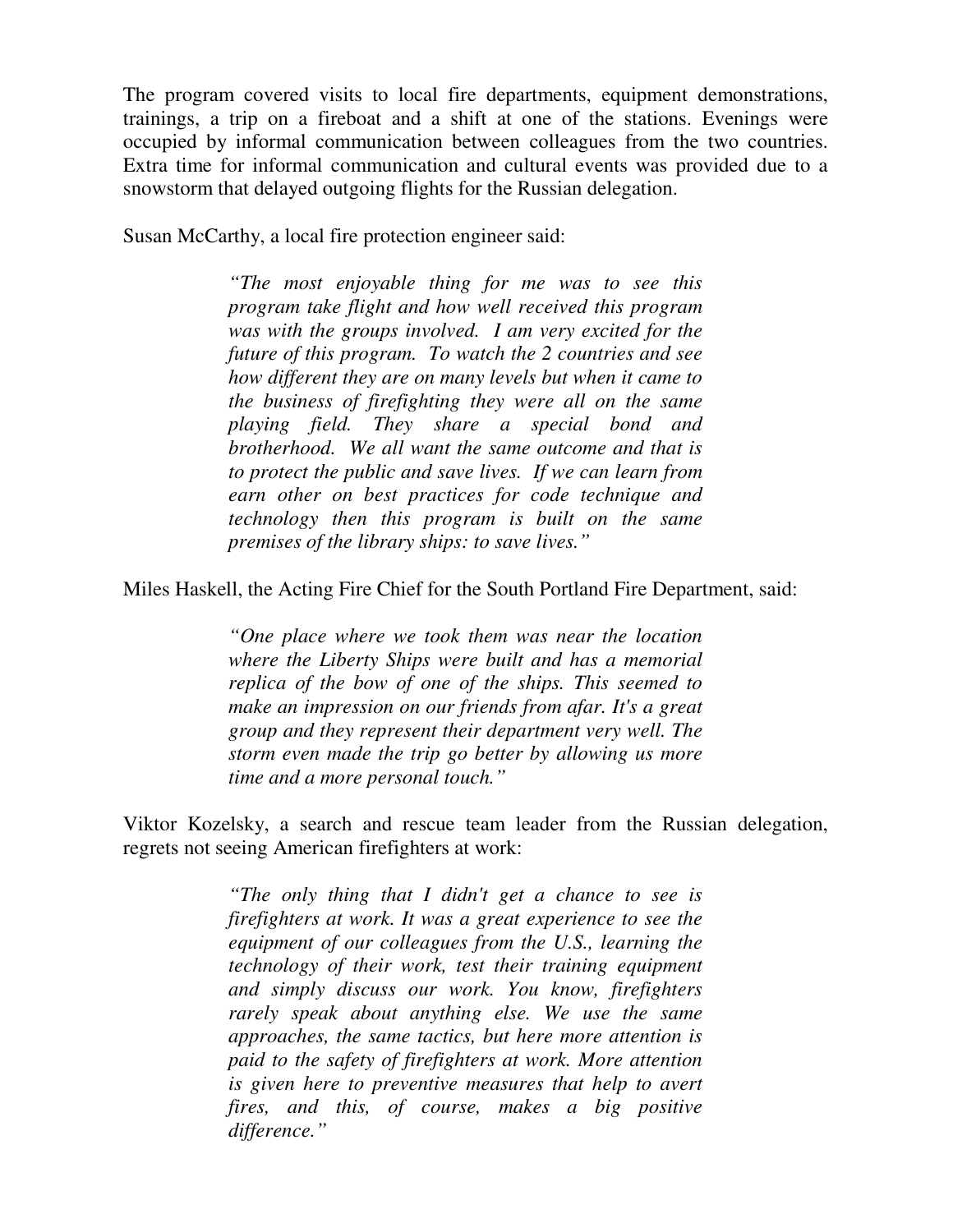While many similarities in firefighters' work in Russia and the U.S. were found by the participants of the exchange, differences were also discussed. Thomas stressed the importance of juvenile programs for fire safety internationally:

> *"Given the fact that our respective cities and countries are half a world apart, the fire and life safety issues experienced by both groups are considerably similar. In particular I was fascinated by the fact that Arkhangelsk has a very robust initiative that works with juveniles that exhibited fire use behaviors. The fact that the associated motivating factors for the fire use behaviors are completely in line with our research indicates to me that these dangerous behaviors are socially connected and in line with mankind as a whole."*

All program participants highlighted over and over how similar their work is and how they feel united through it. Jeff Rogers, a South Portland firefighter, expressed a common opinion that was stated many times throughout the visit:

> *"The biggest parallel to me is that we do the same jobs and we love what we do. The Russian firefighters got excited about seeing the new trucks and equipment the same way that I do. Firefighters are firefighters, it does not matter where you are from – we all do the same job. Firefighting more than anything is a way of life. They call it a Brotherhood and for good reason, I know that I can go into any fire station anywhere in the world, and I will be welcomed."*

The Russian delegation shared the problems they face at work with their American colleagues and both sides were able to relate to each other. Kozelsky outlined major challenges that his department faces back home:

> *"Special aspects of firefighters' work in Arkhangelsk is connected to the harsh climate and the lifestyle of local residents…In winter we face problems with the fire water supply—thick ice on lakes and rivers…As far as I understood in Maine there are similar problems."*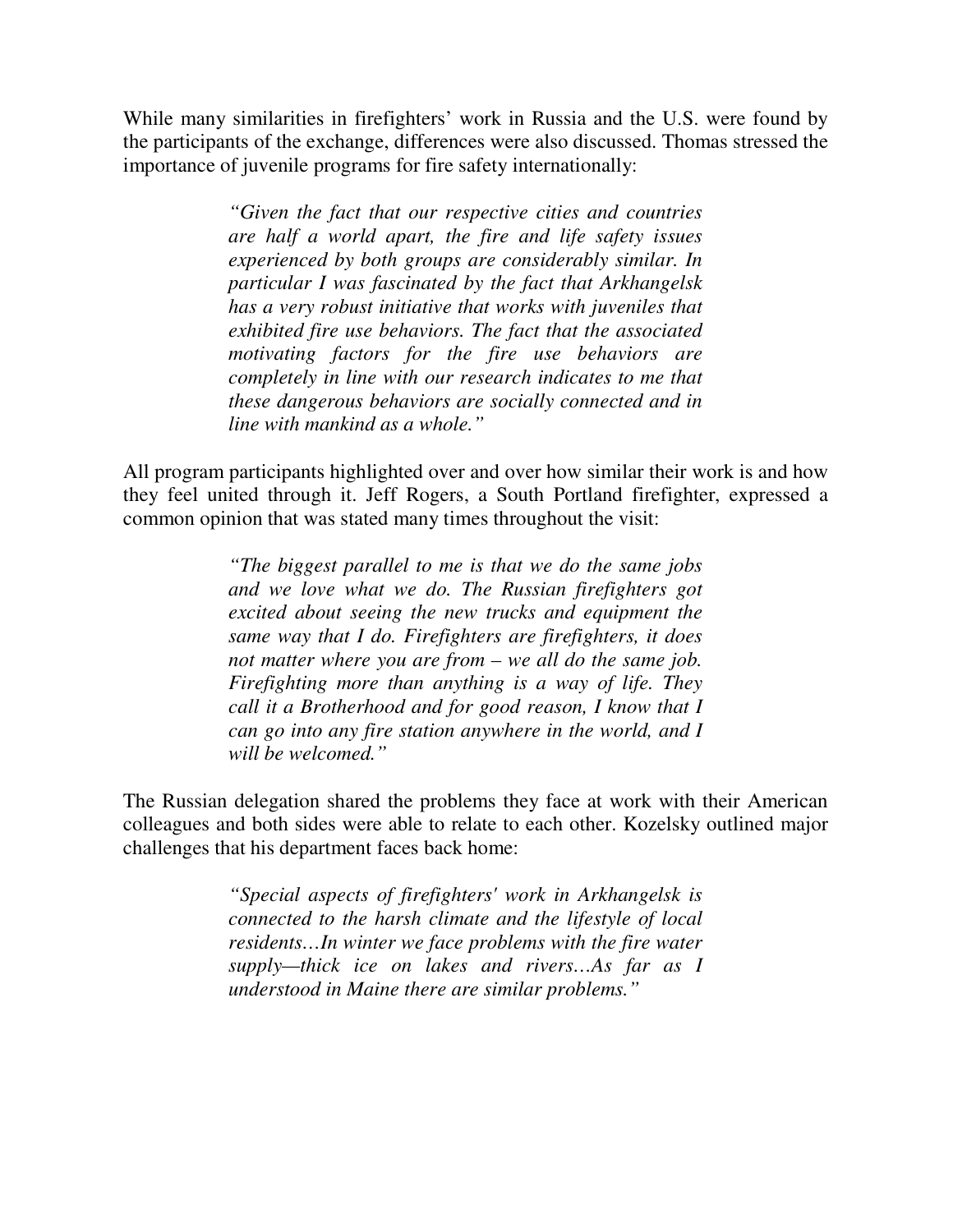Kvashnin spoke honestly about a problem they face in Russia:

*"One problem in Russia is insufficient funding. We often don't have money to buy quality equipment. Sometimes we have to buy work clothes, fire boots and different devices with our own money. We have to be inventive too – we learned how to make some things that we see on the Internet with our own hands."* 

Another problem discussed by both sides is more psychological than material, as Kvashnin noted:

> *"Conservatism. I would like to stress this shared problem. We are often resistant to changing established tactics, tools, regulatory documents, because 'we are satisfied with things as they are.' We were told that in one of Maine fire stations there is a sign saying '150 years of traditions not influenced by progress.' We can relate to this, in our work changes occur over decades and this is too slow."*

Several things at Maine fire departments were seen by the Russian visitors as something that could be successfully implemented in Russia, particularly, the volunteer program. Kvashnin explained:

> *"We would borrow your volunteer firefighter program, not in the form it exists here, of course, but the idea itself is great. This system has its advantages: when there is a vacancy at a fire department, the employer is not going crazy trying to find a good employee – there are candidates among volunteers. These are trained people tested by time and work that love what they do. In Russia we often see how a person is trained for half a year, he gets a salary, money is invested in his training, and after several fires he understands that this is not his place."*

The January 2016 visit will be followed by further international meetings: in April a delegation of firefighters from the Greater Portland area will visit their colleagues in Arkhangelsk. The Americans are looking forward to the visit as Chief Thurlow said:

> *"I firmly believe that no one has all the answers and that we can always learn from others, The American fire service is famous for borrowing ideas from each other and building upon them. Looking at how things are done*